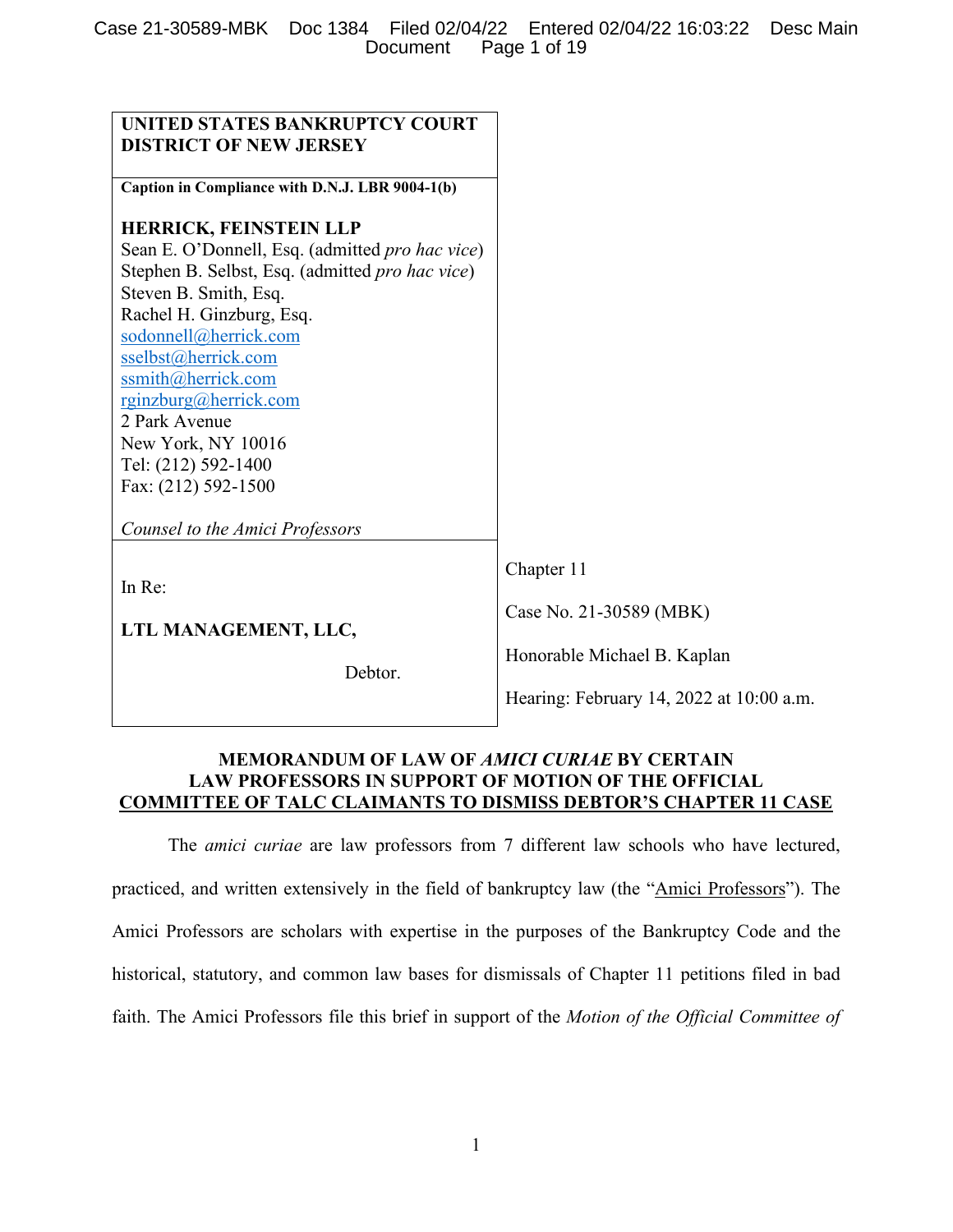#### Case 21-30589-MBK Doc 1384 Filed 02/04/22 Entered 02/04/22 16:03:22 Desc Main Document Page 2 of 19

*Talc Claimants to Dismiss Debtor's Chapter 11 Case* [ECF No. 632] (the "Motion to Dismiss"),<sup>1</sup> and respectfully represent as follows:

#### **PRELIMINARY STATEMENT**

1. This bankruptcy is not about reorganizing, rehabilitating, or granting a fresh start to an honest, unfortunate debtor. Nor is it about maximizing estate value for the benefit of creditors. Rather, this bankruptcy is about *minimizing* estate value to the detriment of J&J's tort victims, the sole "creditors" in this case. J&J, an obviously solvent company with a market capitalization of about \$400 billion, created LTL, a shell corporation with no operating business and *no reorganizational purpose*, specifically to distance and protect J&J's assets from its talc victims, end all existing and future litigation against J&J, and deprive innocent talc victims of their day in court. Neither LTL nor its creditors benefit from this bankruptcy filing—only J&J benefits.

2. This is not the first time a company has sought bankruptcy relief to address its mass tort litigation exposure. But the strategy employed here—manufacturing an undercapitalized company solely to file for bankruptcy for that entity—is a novel and dangerous tactic that represents a "significant departure from the use of Chapter 11 to validly reorganize financially troubled businesses."<sup>2</sup> The Amici Professors believe this strategy is a direct attack on the fundamental integrity of the Chapter 11 system, which is intended to protect honest but unfortunate debtors who are willing to subject themselves and their assets to the supervision of the Court. Solvent tortfeasors, like J&J, should not be permitted to use Chapter 11 as a tool to shield assets from the claims of their victims.

<sup>&</sup>lt;sup>1</sup> Capitalized terms used but not defined herein shall have the meaning ascribed to them in the Motion to Dismiss.

<sup>2</sup>*See In re SGL Carbon*, 200 F.3d 154, 169 (3d Cir. 1999) (remanding proceeding to District Court for dismissal "for cause" due to lack of valid reorganizational purpose and good faith where debtor's filing was a litigation tactic).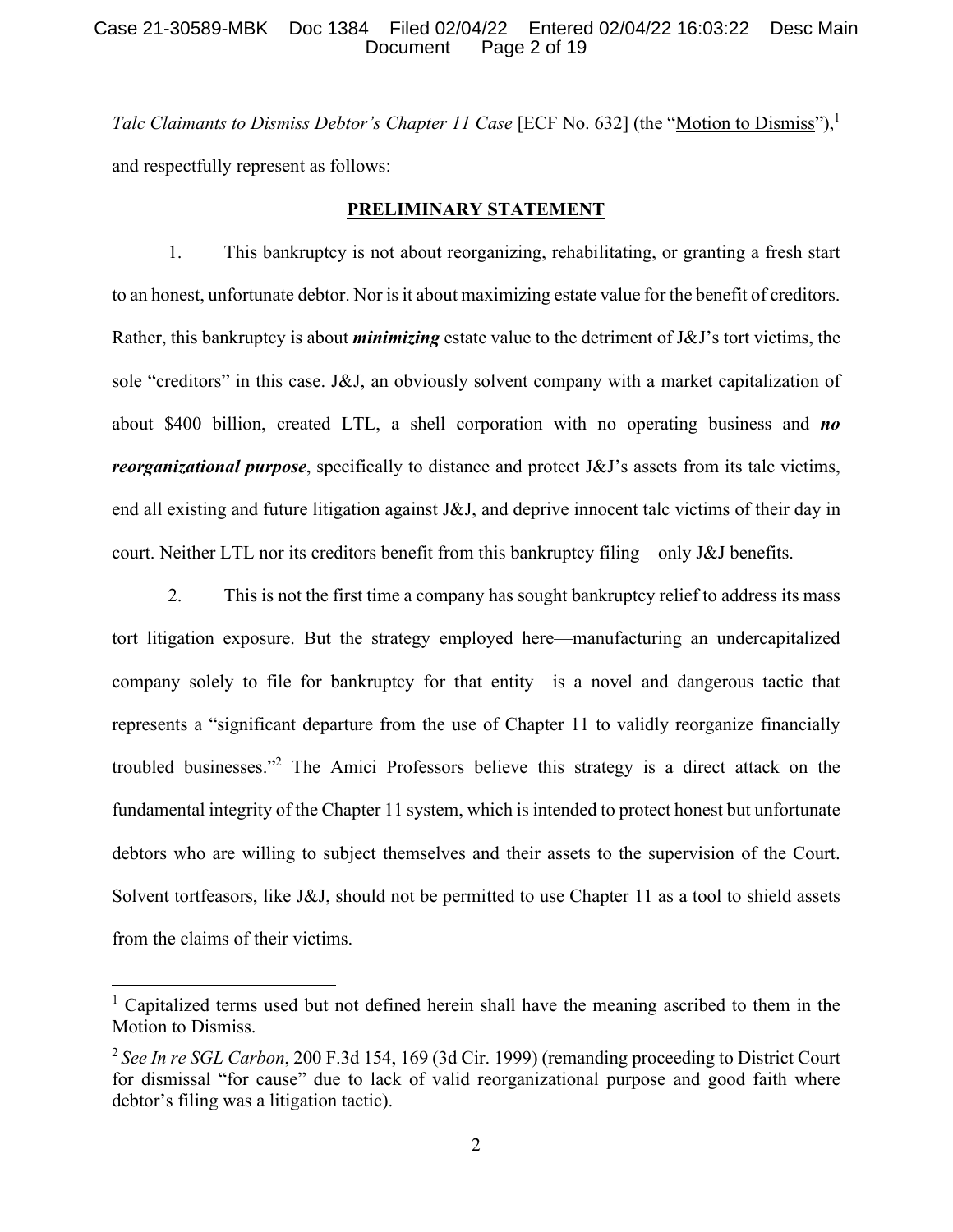#### Case 21-30589-MBK Doc 1384 Filed 02/04/22 Entered 02/04/22 16:03:22 Desc Main Document Page 3 of 19

3. Although amicus briefs are rare in trial court proceedings, the Amici Professors believe they can bring their experience as scholars to assist the Court in evaluating the Motion to Dismiss because they believe LTL's bankruptcy case is wholly incompatible with the equitable purpose and spirit of the Bankruptcy Code. The Amici Professors have no economic interest at stake, but they share a concern about the effect of this case, and others like it, on the bankruptcy system. If the Court sanctions LTL's strategy, the important concept of dismissal because of a "bad faith" filing will be eviscerated. Any company facing a debt it does not wish to repay, regardless of its solvency or bad faith actions, could wipe the slate clean simply by creating a new entity to file for bankruptcy in its stead. In another case dealing with a perceived abuse of the Bankruptcy Code system, Judge Chapman noted: "Whether one characterizes [it] as exploiting a loophole or as simply not fair, one thing is clear: it is not the thing which the statute intended."<sup>3</sup>

4. Although J&J is not the first entity to use the Texas Two-Step strategy, this case is part of an alarming recent trend, and J&J's status as a prominent public company warrants the Amici Professors' attention. Permitting LTL's bankruptcy case to proceed would be a serious abuse of Chapter 11 and would add to an evolving roadmap for other companies facing liability to manufacture a sham entity to unfairly rid themselves of liability. The Amici Professors believe that the egregious circumstances of this case warrant immediate dismissal.

#### **BACKGROUND**

5. In October 2021, J&J performed a series of transactions under Texas law known as the "Texas Two-Step."<sup>4</sup> These transactions resulted in two entities: (i) LTL, which succeeded to

<sup>3</sup> *In re Patriot Coal Corp.*, 482 B.R. 718, 745 (Bankr. S.D.N.Y. 2012).

<sup>4</sup> *See Declaration of John K. Kim in Support of First Day Pleadings* (ECF No. 5) (the "First Day Declaration"), ¶ 16.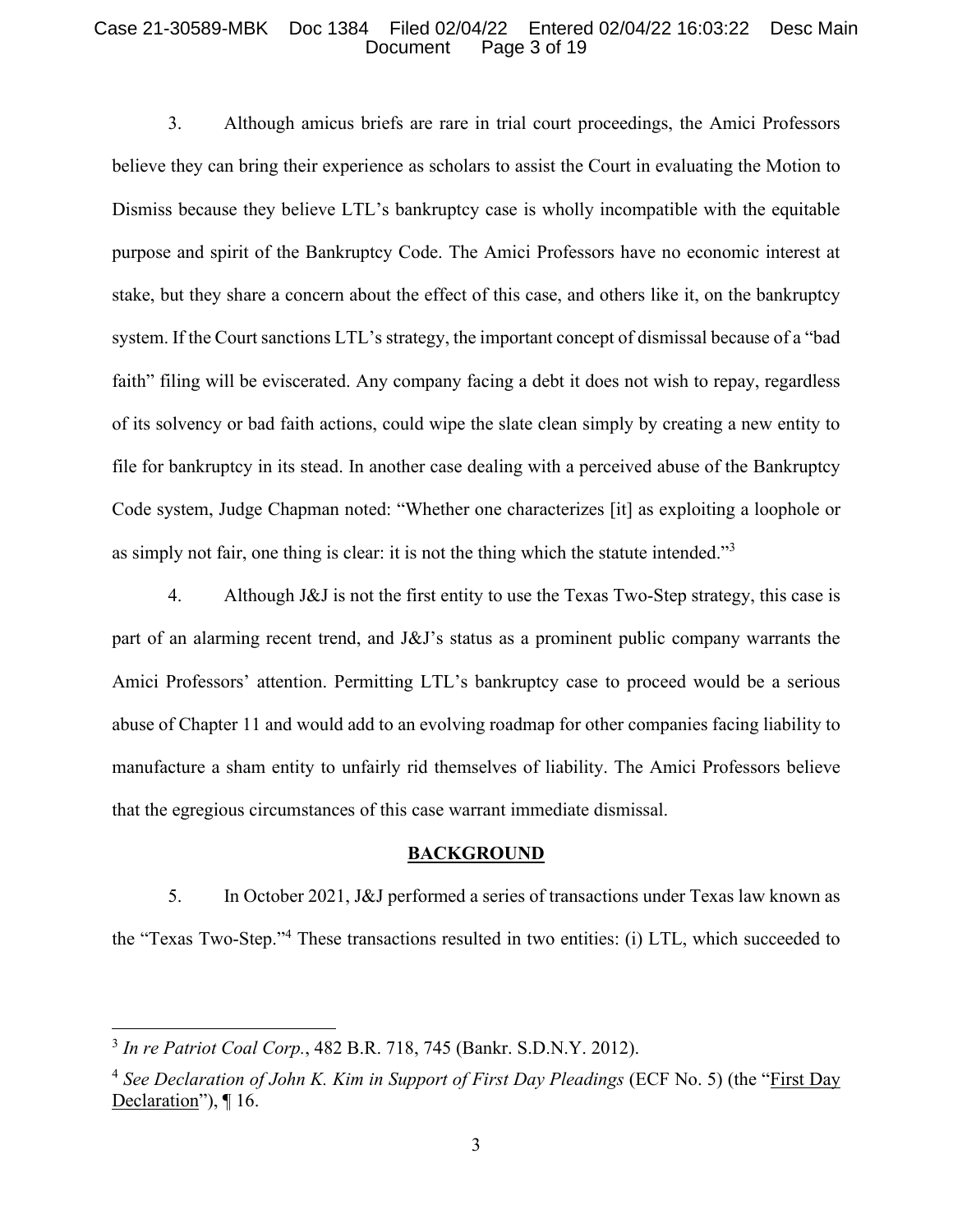#### Case 21-30589-MBK Doc 1384 Filed 02/04/22 Entered 02/04/22 16:03:22 Desc Main Document Page 4 of 19

all of Old JJCI's talc-related liabilities and received limited assets; and (ii) New JJCI, which received Old JJCI's most valuable assets.<sup>5</sup>

6. Just two days after its creation, LTL filed a bankruptcy petition in the Western District of North Carolina and the case was assigned to Judge Craig Whitley.<sup>6</sup> The Bankruptcy Administrator and other entities filed motions to transfer venue to the District of New Jersey, which Judge Whitley granted.<sup>7</sup>

7. Judge Whitley found, *inter alia*, that "[t]he Debtor may have assets, but they were all created to effectuate a bankruptcy filing and have no other business purpose" and that the Debtor "[was] not just forum shopping; the Debtor [was] manufacturing forum and creating a venue to file bankruptcy."<sup>8</sup> LTL was forum shopping, according to Judge Whitley, based on its "preference to file bankruptcy in this district, likely due to the Fourth Circuit's two-prong dismissal standard."<sup>9</sup>

9 *Id*. at \*6.

<sup>&</sup>lt;sup>5</sup> First Day Declaration, ¶¶ 21-25.

<sup>&</sup>lt;sup>6</sup> Some parties have suggested that entities formed via the Texas Two-Step could constitute avoidable fraudulent transfers. The Amici Professors believe that the Court does not need to resolve whether LTL's use of the Texas Two-Step constitutes a fraudulent transfer under Bankruptcy Code sections 548 and 544 or under Texas state law to determine that this was a bad faith filing and should be dismissed on those grounds.

<sup>7</sup> *In re LTL Management, LLC*, 2021 WL 5343945 at \* 1 (Bankr. W.D.N.C. Nov. 16, 2021).

<sup>8</sup> *Id*. at \*6.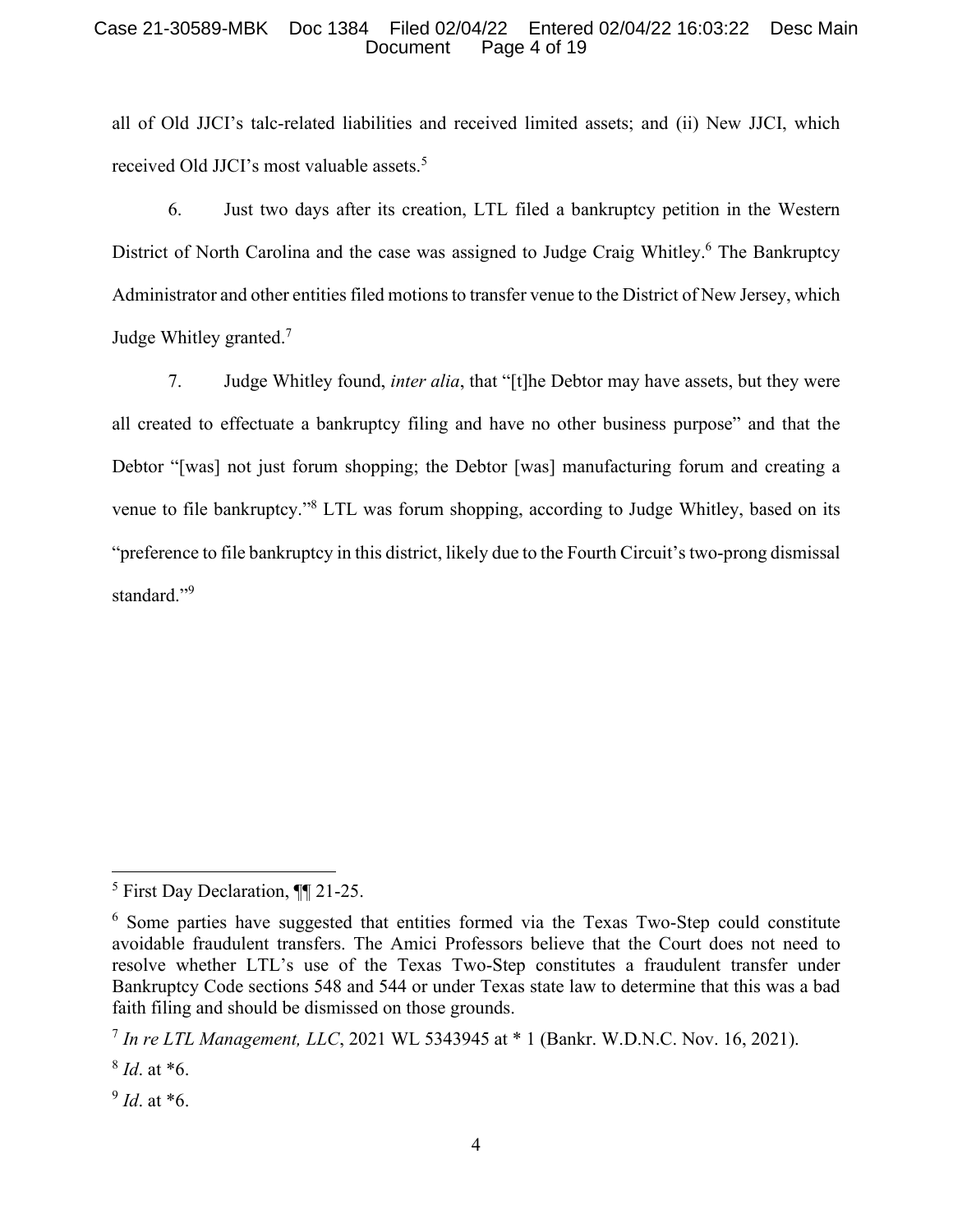### **ARGUMENT**

## **I. To enjoy the extraordinary relief afforded by the Bankruptcy Code, the law requires that a debtor file in good faith with a valid reorganizational purpose.**

A. The requirement that a bankruptcy petition must be filed in good faith is rooted in equity and reinforces the fundamental purpose of bankruptcy.

8. The Bankruptcy Code provides for extraordinary relief—*i.e.*, "the forced compromise of creditors' claims against the debtor by limiting creditors to a pro rata distribution and prohibiting creditors, by the discharge provisions, from taking any further action on their claims."<sup>10</sup>

9. A bankruptcy court has the power to dismiss any case for lack of good faith "in order to prevent abuse of the Chapter 11 process or in response to misconduct that is incompatible with the functioning of the bankruptcy system."<sup>11</sup>

10. The good faith filing standard stems from principles of equity.<sup>12</sup> As the Fifth Circuit has noted, the requirement "protects the jurisdictional integrity of the bankruptcy courts by rendering their equitable weapons . . . available only to those debtors and creditors with clean

<sup>10</sup> Judith R. Starr, *Bankruptcy Court Jurisdiction to Release Insiders from Creditor Claims in Corporate Reorganizations*, 9 Bankr. Dev. J. 485, 498 (1993).

<sup>11</sup> 7 Collier on Bankruptcy ¶ 1112.07[1] (citing *Carolin Corp. v. Miller*, 886 F.2d 693, 702 (4th Cir. 1989) (the aim of the good faith standard "is to determine whether the petitioner's real motivation is 'to abuse the reorganization process' and 'to cause hardship or to delay creditors by resort to the Chapter 11 device merely for the purpose of invoking the automatic stay, without an intent or ability to reorganize his financial activities.'") (citation omitted)).

<sup>12</sup> *In re SGL Carbon*, 200 F.3d 154, 161 (3d Cir. 1999) ("The 'good faith' requirement for Chapter 11 petitioners has strong roots in equity.").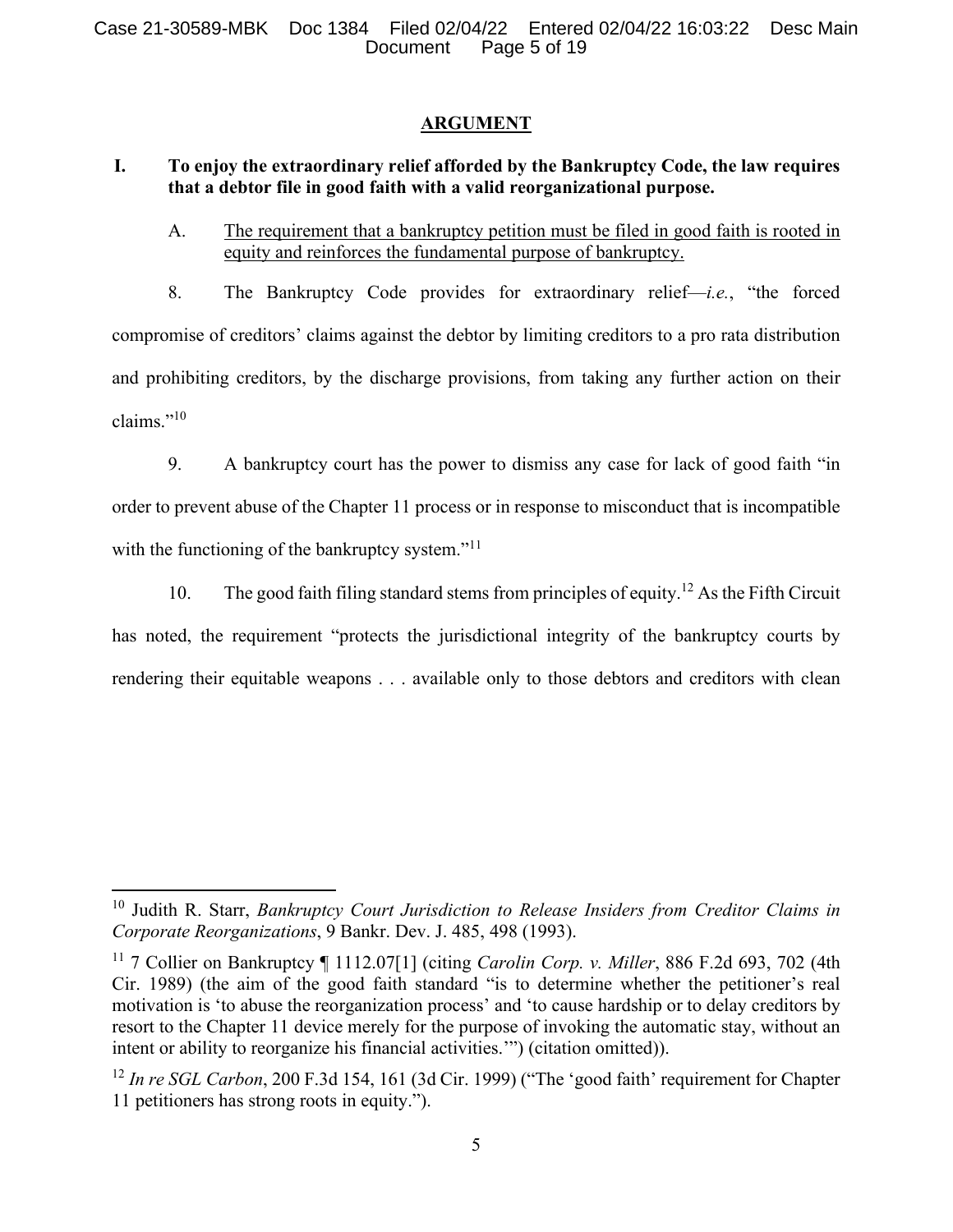### Case 21-30589-MBK Doc 1384 Filed 02/04/22 Entered 02/04/22 16:03:22 Desc Main Document Page 6 of 19

hands."<sup>13</sup> Moreover, "Congress has never intended that bankruptcy be a refuge for the

irresponsible, unscrupulous or cunning individual."<sup>14</sup>

11. The Collier's treatise summarizes the purpose of the good faith filing requirement:

One of the basic underpinnings of the good faith doctrine, and a factor that helps explain its purpose, is *the fundamental policy that bankruptcy relief is generally limited to the honest but unfortunate debtor*. . . .

[B]ankruptcy relief is equitable in nature, and as a general rule, equitable remedies are not available to any party who fails to act in an equitable fashion. . . . Indeed, there is a strong equitable undercurrent within the good faith standard that establishes that it is designed to fulfill the promise that *application of the bankruptcy laws in pursuit of the benefits of reorganization will not operate to create injustice*. 15

- B. A Chapter 11 bankruptcy case should be dismissed as a bad faith filing where the debtor lacks a valid reorganizational purpose.
- 12. The leading case in the Third Circuit on the issue of dismissal of a bad faith filing

under 11 U.S.C. § 1112, *In re SGL Carbon*, emphasizes that the good faith standard requires that

the debtor "enter Chapter 11 with a valid reorganizational purpose."<sup>16</sup>

13. The Supreme Court has identified two basic purposes of Chapter 11: (1)

"preserving going concerns" and (2) "maximizing property available to satisfy creditors."<sup>17</sup> Other

objectives of the Bankruptcy Code include "avoidance of the consequences of economic

<sup>13</sup> *Little Creek Dev. Co. v. Commonwealth Mortgage Corp. (In re Little Creek Dev. Co.)*, 779 F.2d 1068, 1072 (5th Cir. 1986).

<sup>14</sup> *In re Rognstad*, 121 B.R. 45, 50 (Bankr. D. Haw. 1990).

<sup>&</sup>lt;sup>15</sup> 7 Collier on Bankruptcy  $\P$  1112.07[3] (citation omitted) (emphasis added).

<sup>16</sup> *In re SGL Carbon*, 200 F.3d at 164.

<sup>17</sup> *Bank of Am. Nat'l Trust & Sav. Ass'n. v. 203 N. LaSalle St. P'Ship*, 526 U.S. 434, 452, 119 S. Ct. 1411, 143 L.Ed.2d 607 (1999); *see also Integrated Telecom*, 384 F.3d at 119 (citation omitted).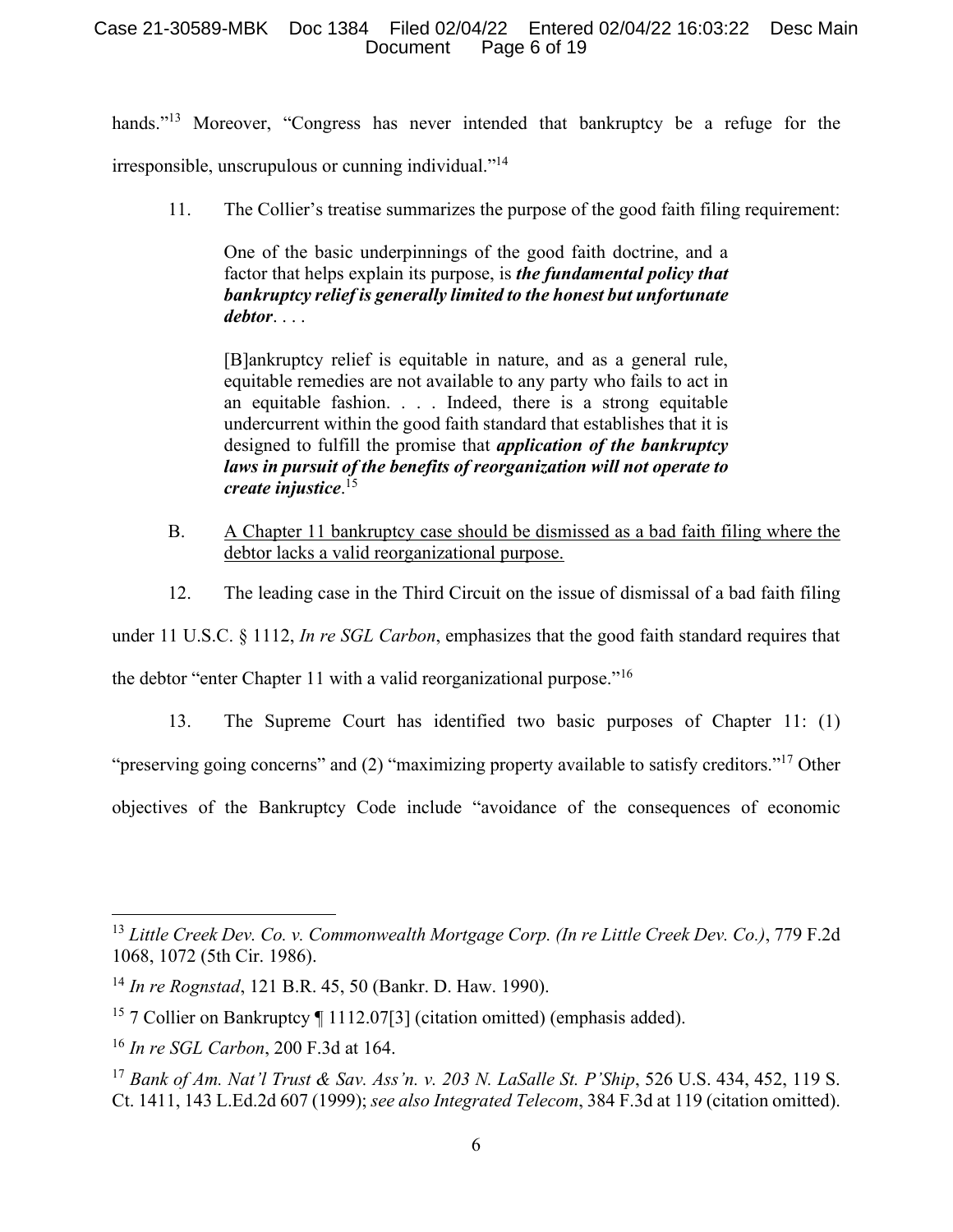#### Case 21-30589-MBK Doc 1384 Filed 02/04/22 Entered 02/04/22 16:03:22 Desc Main Document Page 7 of 19

dismemberment and liquidation, and the preservation of ongoing values in a manner which does equity and is fair to rights and interests of the parties affected."<sup>18</sup>

14. The Third Circuit has explained "[w]hen financially troubled petitioners seek a chance to remain in business," the exercise of the considerable powers afforded a debtor under the Bankruptcy Code is justified. "But this is not so when a petitioner's aims lie outside those of the Bankruptcy Code."<sup>19</sup>

15. The Amici Professors believe that two Third Circuit cases construing the good faith standard should guide the Court's analysis here: *In re SGL Carbon Corp.*<sup>20</sup> and *In re Integrated Telecom Express, Inc.*<sup>21</sup> In *SGL Carbon*, the debtor was a financially healthy company with potentially significant civil antitrust liability.<sup>22</sup> But at the time it filed its petition, no judgment had been entered; the debtor merely faced settlement demands.<sup>23</sup> In determining that the filing lacked good faith, the Court made the following findings: (i) there was no evidence that the possible antitrust judgment might force the debtor out of business;<sup>24</sup> (ii) the debtor lacked a valid reorganizational purpose;<sup>25</sup> and (iii) the debtor's officers expressly and repeatedly acknowledged that the Chapter 11 petition was filed solely to gain tactical litigation advantages.<sup>26</sup>

- <sup>24</sup> *Id*. at 167.
- <sup>25</sup> *Id*. at 166.
- <sup>26</sup> *Id*. at 167.

<sup>18</sup> *SGL Carbon*, 200 F.3d at 161 (citing *In re Victory Construction Co., Inc.*, 9 B.R. 549, 558 (Bankr. C.D. Cal. 1981) *order stayed, Hadley v. Victory Construction Co., Inc. (In re Victory Construction Co., Inc.)*, 9 B.R. 570 (Bankr. C.D. Cal. 1981), *order vacated*, 37 B.R. 222 (1984)).

<sup>19</sup> *SGL Carbon*, 200 F.3d at 165-66.

<sup>20</sup> 200 F.3d 154 (3d Cir. 1999).

<sup>21</sup> 384 F.3d 108 (3d Cir. 2004).

<sup>22</sup> *SGL Carbon*, 200 F.3d at 156.

<sup>23</sup> *Id*. at 157.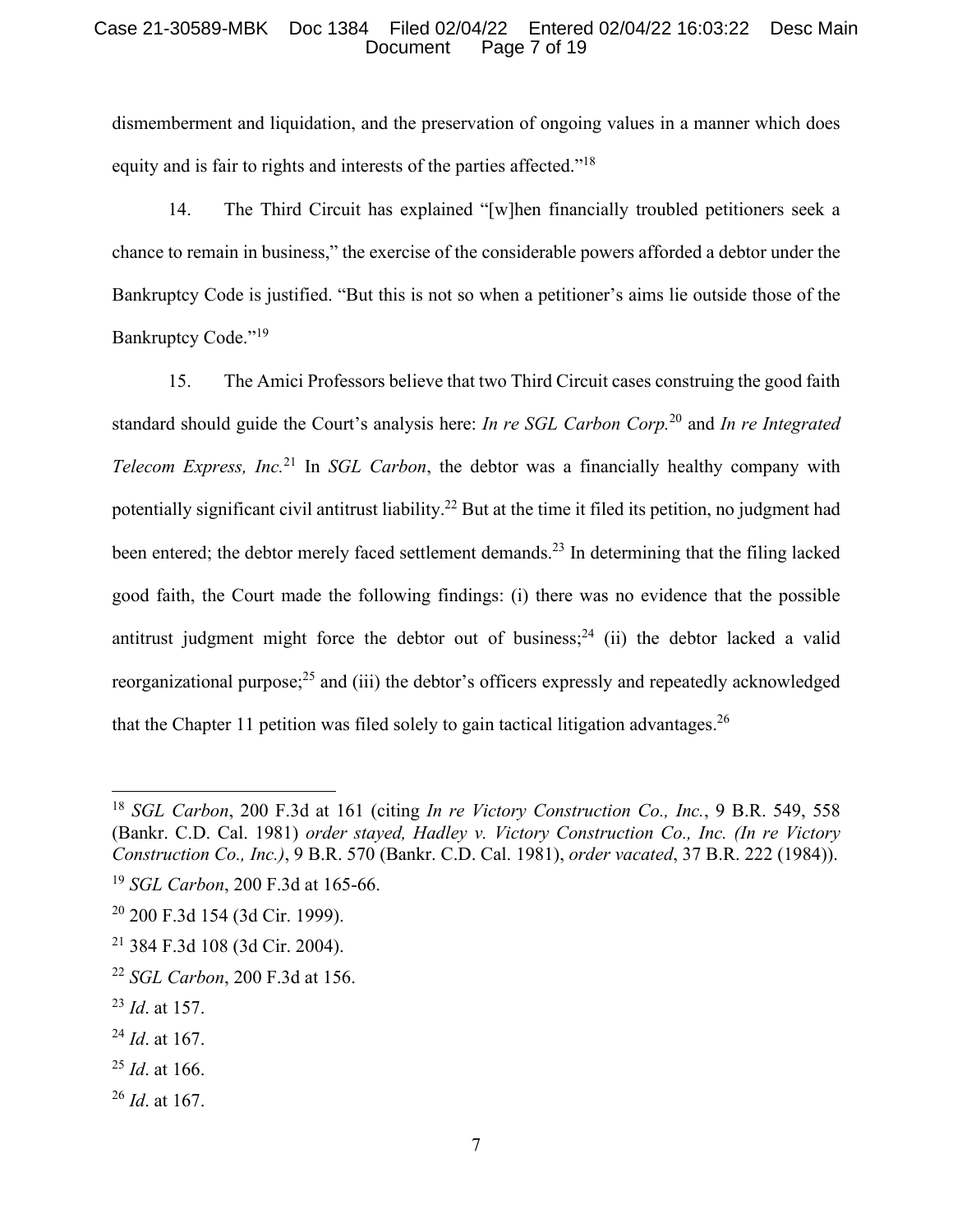16. The *SGL Carbon* Court concluded its analysis with the following observation:

In reaching our conclusion, we are cognizant that it is growing increasingly difficult to settle large scale litigation. . . . We recognize that companies that face massive potential liability and litigation costs continue to seek ways to rapidly conclude litigation to enable a continuation of their business and to maintain access to the capital markets. As evidenced by SGL Carbon's actions in this case, the Bankruptcy Code presents an inviting safe harbor for such companies. *But this lure creates the possibility of abuse which must be guarded against to protect the integrity of the bankruptcy system and the rights of all involved in such proceedings.* Allowing SGL Carbon's bankruptcy under these circumstances seems to us a significant departure from the use of Chapter 11 to validly reorganize financially troubled businesses.<sup>27</sup>

17. The *Integrated Telecom* opinion sheds further light on the Third Circuit's good faith standard. In *Integrated Telecom*, the debtor was "out of business," and had no going concern value to preserve in Chapter 11 through reorganization or liquidation under the Bankruptcy Code.<sup>28</sup> In determining whether the debtor's filing was undertaken in good faith, the Third Circuit considered whether the debtor's petition "might reasonably have maximized the value of the bankruptcy estate."<sup>29</sup> In defining the parameters of what reasonably maximizes the value of the bankruptcy estate, the Court noted that "[t]o say that liquidating under Chapter 11 maximizes the value of an entity is to say that there is some value that otherwise would be lost outside of bankruptcy."<sup>30</sup> The Third Circuit also found that "[t]o be filed in good faith, a petition must do more than merely invoke some distributional mechanism in the Bankruptcy Code. It must seek to create or preserve

<sup>27</sup> *Id*. at 169 (internal citations omitted) (emphasis added).

<sup>28</sup> *See Integrated Telecom*, 384 F.3d at 120.

<sup>29</sup> *Id*. (citation omitted).

<sup>30</sup> *Id*. at 120-21 (citing Elizabeth Warren, *Bankruptcy Policymaking in an Imperfect World*, 92 Mich. L. Rev. 336, 350 (1993)).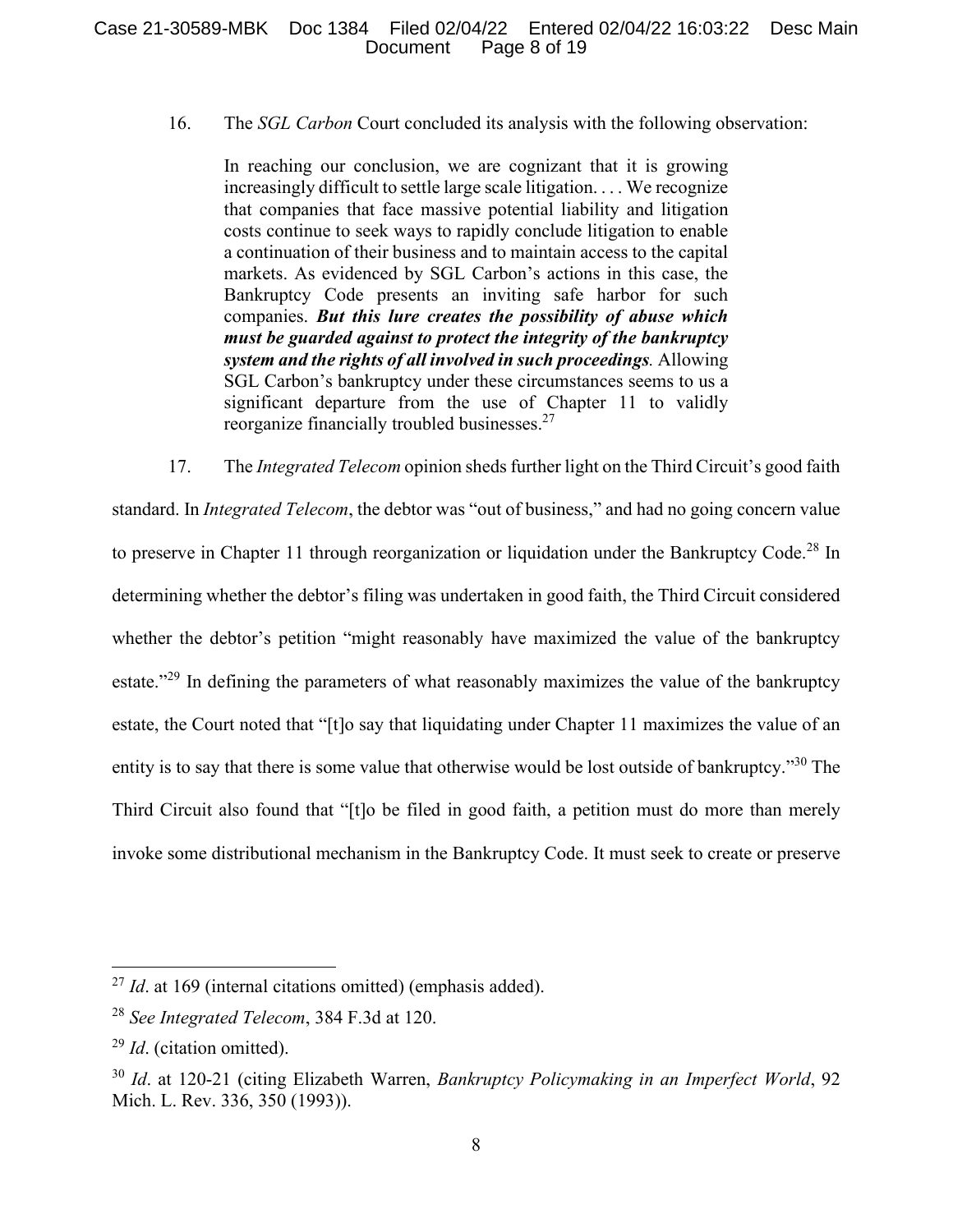#### Case 21-30589-MBK Doc 1384 Filed 02/04/22 Entered 02/04/22 16:03:22 Desc Main Document Page 9 of 19

some value that would otherwise be lost—not merely distributed to a different stakeholder outside of bankruptcy."<sup>31</sup>

18. The Third Circuit could "identify no value for Integrated's assets that was threatened outside of bankruptcy by the collapse of Integrated's business model, but that could be preserved or maximized in an orderly liquidation under Chapter 11," and ultimately found that the debtor's petition was not filed in good faith.<sup>32</sup>

# **II. LTL's petition should be dismissed because, as an entity simply created to funnel mass tort litigation claims through bankruptcy, LTL has no reorganizational purpose.**

A. Mass tort bankruptcies are not new, but the circumstances of LTL's bankruptcy filing are unique.

19. "When the Bankruptcy Code was enacted in 1978, Congress did not contemplate the unique problems caused by mass tort liability involving future, as well as present, claimants, or that companies facing such massive liability would seek relief under bankruptcy laws."<sup>33</sup>

20. Nonetheless, as the Debtor has argued,  $34$  there is a long line of debtors who have used Chapter 11 to manage mass tort liabilities. In *Johns-Manville*—the first case to employ a mass tort channeling injunction, which led to the enactment of Bankruptcy Code section  $524(g)$  the world's largest miner of asbestos and a major manufacturer of insulating materials and other asbestos products filed for Chapter 11 because it knew it could not meet the massive personal injury liability it faced as a result of scientific studies linking respiratory disease with asbestos.<sup>35</sup>

<sup>31</sup> *Id*. at 129.

<sup>32</sup> *Id*. at 129.

<sup>33</sup> Alan N. Resnick, *Bankruptcy as a Vehicle for Resolving Enterprise-Threatening Mass Tort Liability*, 148 U. Pa. L. Rev. 2045, 2046 (2000).

<sup>34</sup> *See* Debtor's Objection to Motions to Dismiss Chapter 11 Case (ECF No. 956), at pp. 15-16.

<sup>35</sup> *See Kane v. Johns-Manville Corp.*, 843 F.2d 636, 640 (2d Cir. 1988).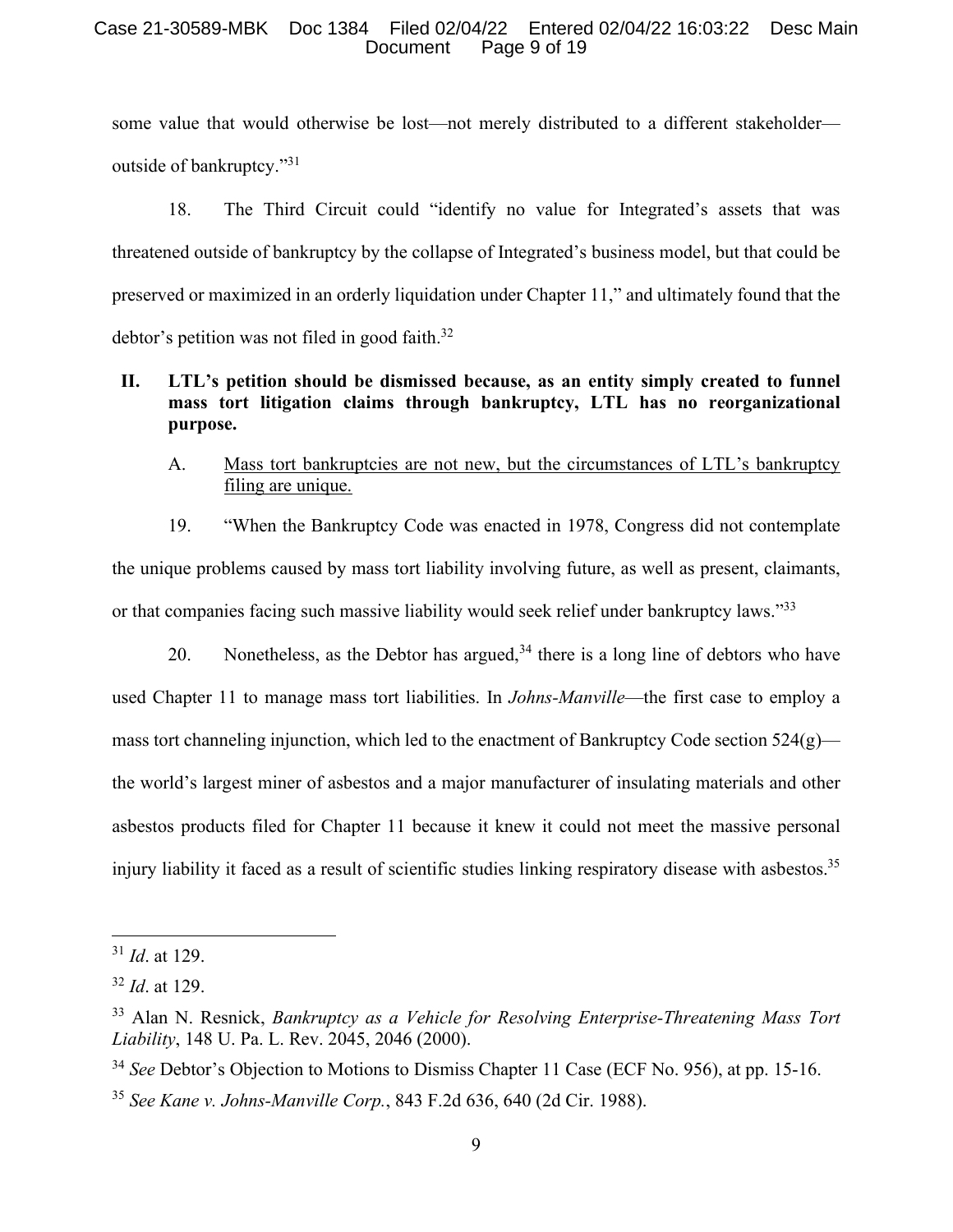#### Case 21-30589-MBK Doc 1384 Filed 02/04/22 Entered 02/04/22 16:03:22 Desc Main Document Page 10 of 19

Similarly, in *Dow Corning*, the predominant producer of silicone gel breast implants—accounting for nearly 50% of the entire market—filed for bankruptcy to address billions of dollars of litigation exposure arising out of its allegedly defective silicone breast implants.<sup>36</sup>

21. More recently, USA Gymnastics<sup>37</sup> filed its bankruptcy petition to "implement" orderly, equitable, and efficient procedures to allocate [its] available insurance proceeds to survivors who hold allowed claims against USAG" and to regain the trust and confidence of the United States Olympic Committee and the athletes in USA Gymnastics.<sup>38</sup> And in 2020, the Boy Scouts of America filed its bankruptcy petition to achieve dual objectives: (i) "timely and equitably compensating victims of abuse in Scouting" and (ii) "ensuring that the BSA emerges from bankruptcy with the ability to continue its vital charitable mission."<sup>39</sup>

22. In nearly all other Chapter 11 cases involving mass tort liability, however, the debtor seeking Chapter 11 protection was the actual company or organization facing the threat of litigation that, collectively, threatened to prevent the company from meeting its business and organizational objectives. In that light, it is easy to understand the reorganizational purpose to be served by those debtors' bankruptcy filings.

23. LTL's Chapter 11 filing, as well as other recent cases employing the same Texas Two-Step strategy, departs from that precedent. LTL has never been an operating company and has no business to rehabilitate. Instead, it was manufactured just days before its bankruptcy filing as a means to funnel J&J's and Old JJCI's talc litigation liabilities into bankruptcy without

<sup>36</sup> *In re Dow Corning Corp.*, 86 F.3d 482, 485 (6th Cir. 1996).

<sup>37</sup> *In re USA Gymnastics*, Case No. 18-09108 (Bankr. S.D. Ind. 2018).

<sup>&</sup>lt;sup>38</sup> Declaration of James Scott Shollenbarger in Support of Chapter 11 Petition and Requests for First Day Relief, *USA Gymnastics* (ECF No. 8).

<sup>39</sup> Debtors' Informational Brief (ECF No. 4), *In re: Boy Scouts of America and Delaware BSA, LLC* (Case No. 20-10343) (D. Del. 2020) at 6.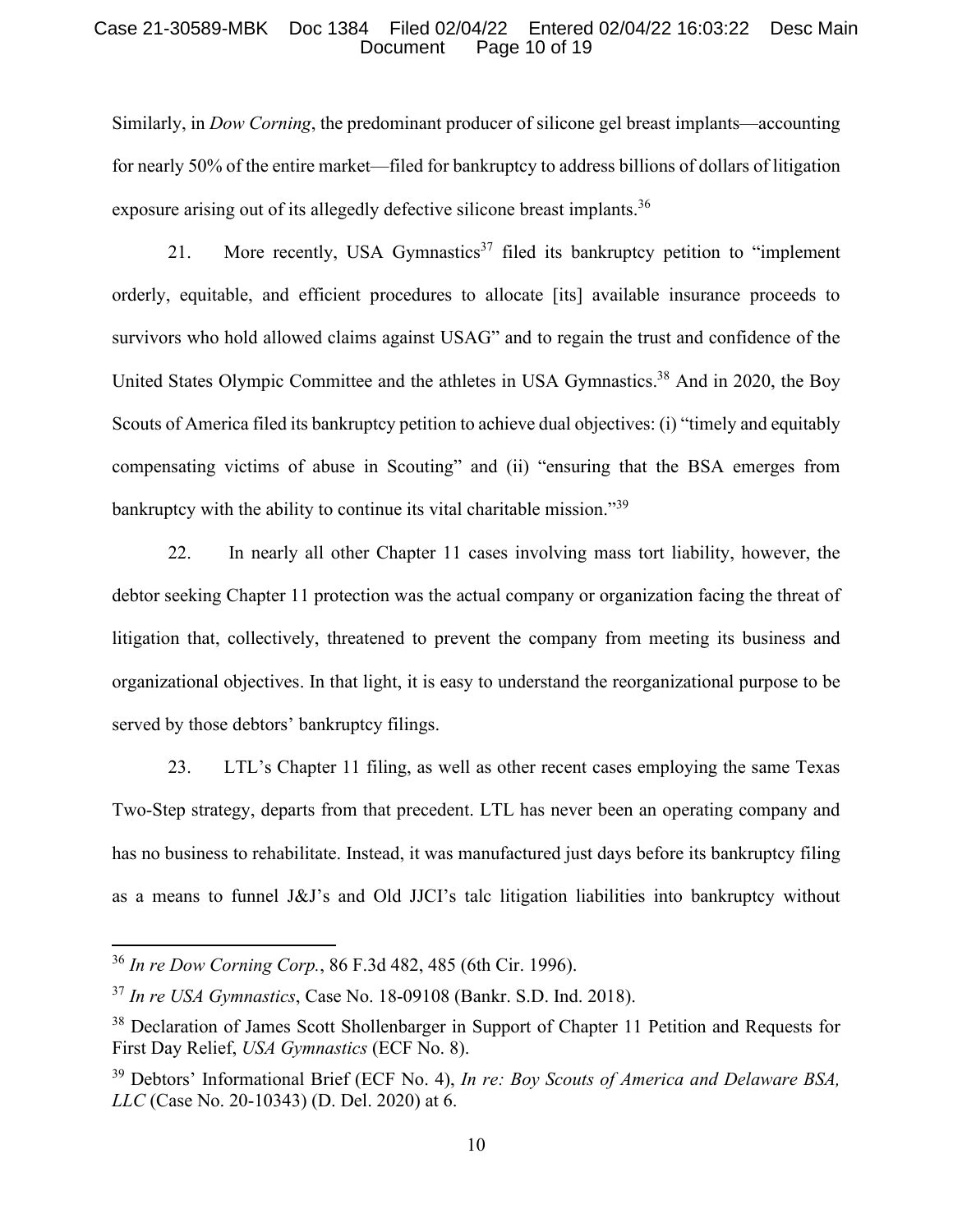### Case 21-30589-MBK Doc 1384 Filed 02/04/22 Entered 02/04/22 16:03:22 Desc Main Document Page 11 of 19

requiring those obviously solvent operating businesses to accept the burdens associated with a

Chapter 11 case.

24. In the words of former Chief Judge William H. Gindin, "the enjoyment of the benefits afforded by the code is contingent on the acceptance of its burdens."<sup>40</sup> The Court's opinion also included this observation:

> The Bankruptcy Code essentially provides for the forced compromise of creditors' claims against the debtor by limiting creditors to a pro rata distribution and prohibiting creditors, by the discharge provisions, from taking any further action on their claims. *In return for this protection, the debtor must disclose all its assets and submit them to the control of the bankruptcy court.* It is the acceptance of this burden by the debtor, together with the economic reality that a debtor in a bankruptcy cannot pay all claims against it in full, which form the basis for the extraordinary power of the court to force a creditor to accept less than full value for its claim . . . "[S]uch an extension of the [discharge] is necessarily naked of the protections woven into [the Code]."<sup>41</sup>

- B. LTL's bankruptcy filing should be dismissed because LTL does not enter Chapter 11 with a valid reorganizational purpose.
- 25. Although the facts in *SGL Carbon* and *Integrated Telecom* may be factually

distinguishable, the Third Circuit's reasoning in these cases is on point. LTL was specifically manufactured to be undercapitalized and to have no business other than to file for bankruptcy and

<sup>40</sup> *In re Arrowmill Dev. Corp.*, 211 B.R. 497, 503 (Bankr. D.N.J. 1997) (citation omitted); *In re SGL Carbon*, 200 F.3d 154, 161 (3d Cir. 1999) ("A debtor who attempts to garner shelter under the Bankruptcy Code . . . must act in conformity with the Code's underlying principles.").

<sup>41</sup> *Arrowmill*, 211 B.R. at 506 (quoting Judith R. Starr, *Bankruptcy Court Jurisdiction to Release Insiders from Creditor Claims in Corporate Reorganizations*, 9 Bankr.Dev.J. 485, 498 (1993)) (emphasis added).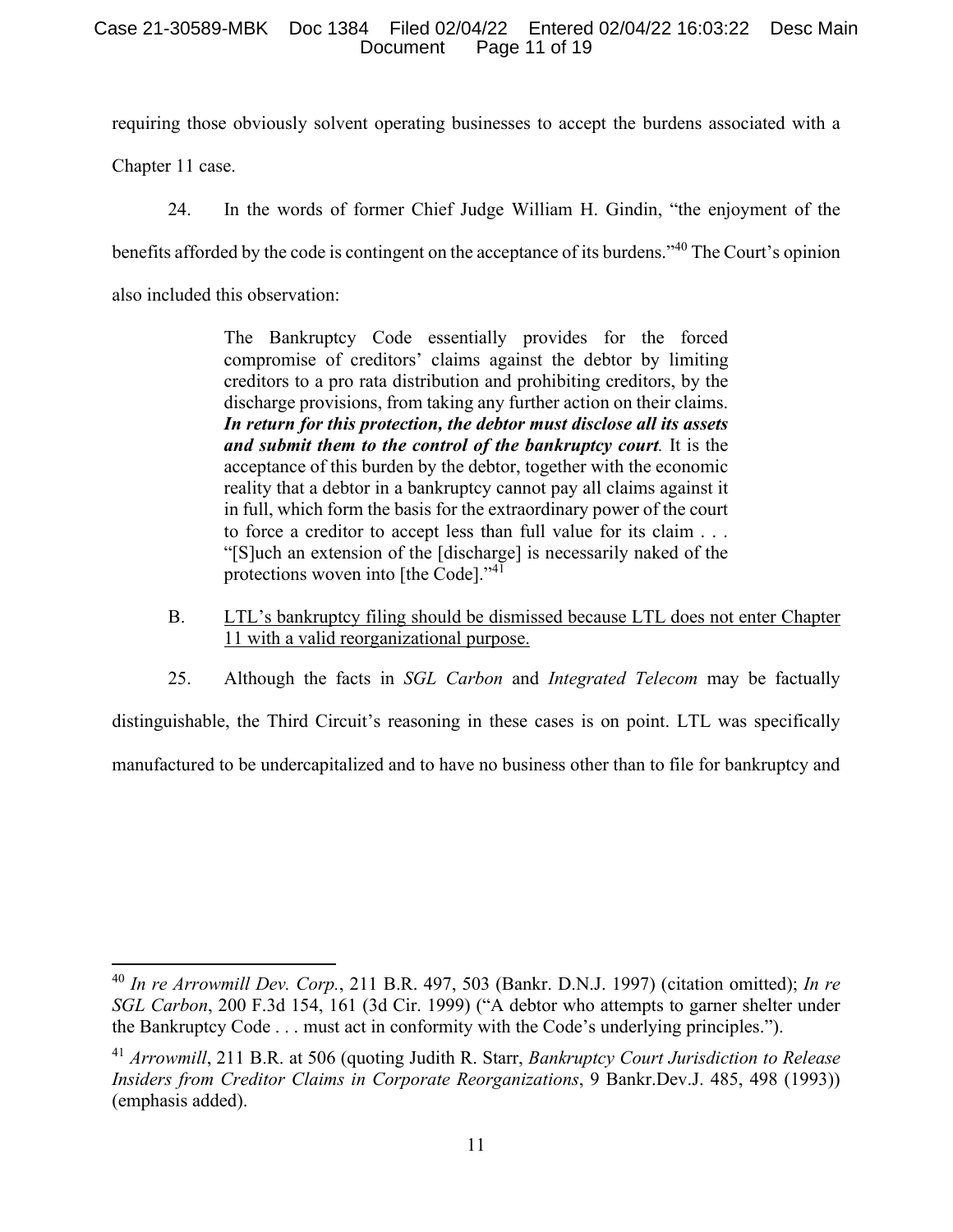#### Case 21-30589-MBK Doc 1384 Filed 02/04/22 Entered 02/04/22 16:03:22 Desc Main Document Page 12 of 19

protect J&J from the tort system and unfavorable jury verdicts. Settling third party claims, on its own, is not a valid reorganizational purpose.<sup>42</sup>

26. This case was not commenced to preserve or maximize the value of LTL's assets under Chapter 11 for the benefit of its creditors, the talc claimants. Quite the contrary. J&J created LTL to shelter its assets by filing for bankruptcy and capping the value paid to the talc claimants in effect, *minimizing* the value that may be recoverable by those claimants.<sup>43</sup>

27. Although J&J was the entity that acted in bad faith when it created LTL, any bad faith by J&J should be attributed to LTL because LTL has fully complied with and acquiesced in  $J&J's$  scheme.<sup>44</sup>

28. The facts and circumstances supporting LTL's petition cannot amount to a good faith filing for three separate reasons: (i) LTL's bankruptcy filing serves no recognized Bankruptcy Code objective; (ii) LTL has no business to protect and therefore no reorganizational purpose; and (iii) LTL's petition was filed solely to gain a tactical advantage for J&J respecting its talc litigation.

<sup>42</sup> *See, e.g., In re Davis Heritage GP Holdings, LLC*, 443 B.R. 448, 462 (Bankr. N.D. Fla. 2011) ("Chapter 11 was not designed for the purpose of protecting assets and interests of non-debtor parties under the guise of a legitimate plan of reorganization.").

<sup>&</sup>lt;sup>43</sup> The effect of the Funding Agreement is that J&J and New JJCI are only required to fund LTL up to the value of Old JJCI as of the date of the Texas Two-Step. *See* Funding Agreement, at § 2(a) ("Nothing in this Agreement shall obligate the Payors to (i) make Payments under this Agreement that in the aggregate exceed the lesser of (A) the JJCI Value and (B) the aggregate amount of all Permitted Funding Uses . . . ."); Funding Agreement, § 1 (defining "JJCI Value").

<sup>44</sup> *See In re Quigley Co., Inc.*, 437 B.R. 102, 126-27 n. 32 (Bankr. S.D.N.Y. 2010) (in finding that Pfizer, the debtor's parent company, had wrongfully manipulated the voting process to assure confirmation of the Quigley plan, the Court noted that "Quigley acquiesced in if not actively embraced Pfizer's actions in connection with the prosecution of its chapter 11 case, and Pfizer's bad faith may be attributed to Quigley as well"). Indeed, J&J and LTL have acted together from the beginning, even through the same in-house legal counsel. LTL's Chief Legal Officer, John Kim, is actually employed by a non-debtor affiliate of LTL and a subsidiary of LTL's ultimate non-debtor parent company, J&J. *See* First Day Declaration, ¶¶ 1-2. Before Mr. Kim was Chief Legal Officer of LTL, he was J&J's Assistant General Counsel. *See* First Day Declaration, ¶ 2.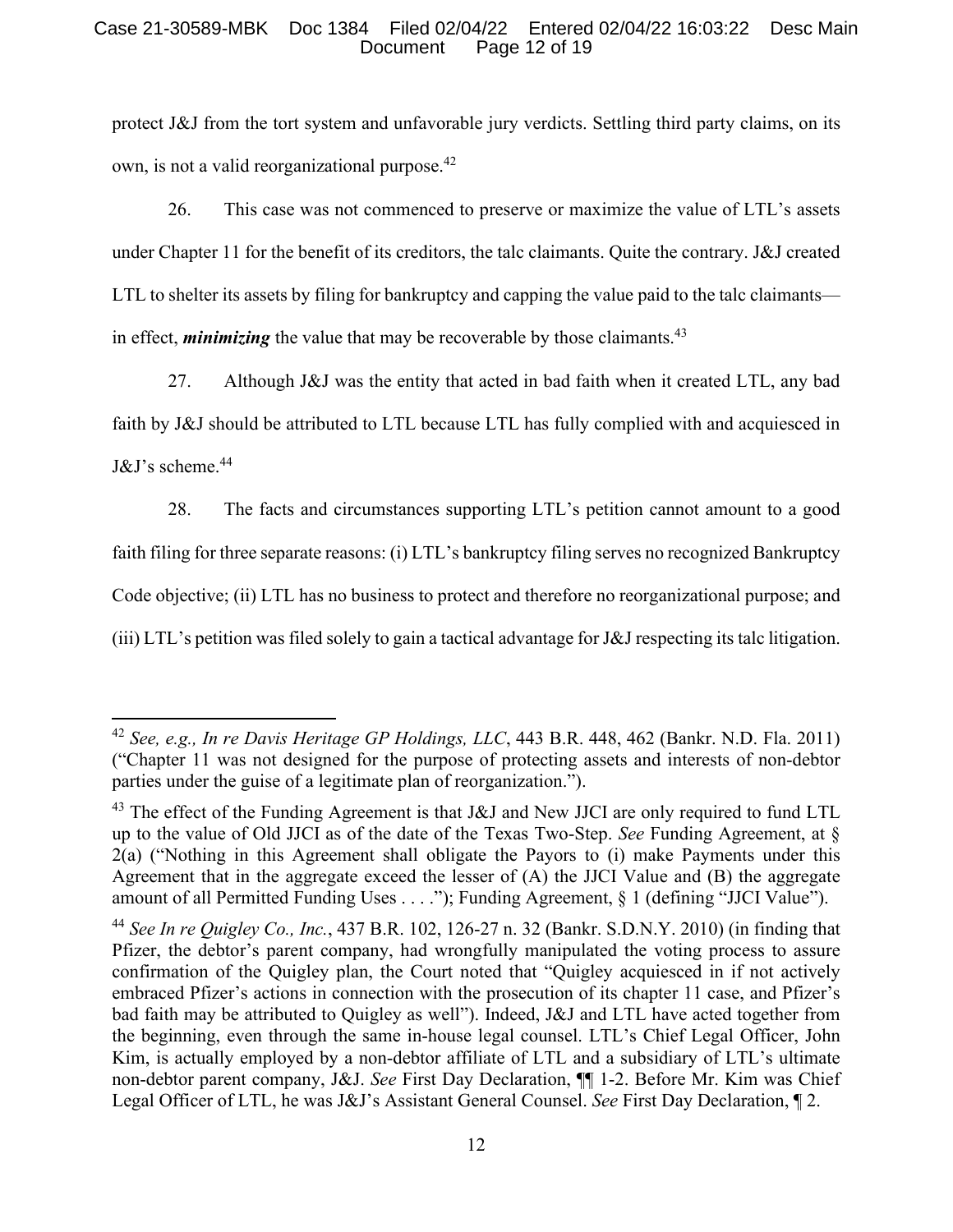#### Case 21-30589-MBK Doc 1384 Filed 02/04/22 Entered 02/04/22 16:03:22 Desc Main Document Page 13 of 19

## 1. LTL's bankruptcy filing serves no recognized Bankruptcy Code objective.

29. LTL's bankruptcy filing does not serve any recognized objective of the Bankruptcy Code. LTL's First Day Declaration states that it "has at least the same, if not greater, ability to fund talc-related claims and other liabilities as Old JJCI had before its restructuring,"<sup>45</sup> implying that it is maximizing property available to satisfy the talc claimants. But this premise is nonsensical and should not be accepted as evidence of good faith. Indeed, the opposite must be true—LTL was created, and entered into the Funding Agreement with J&J, solely to *minimize* property available to satisfy talc victims. LTL cannot file a bankruptcy petition with the goal of capping tort victims' claims while simultaneously claiming that its reorganizational purpose is to maximize property available to satisfy these claimants.

30. LTL's aims and the strategy it used to file its bankruptcy are antithetical to the basic purpose of bankruptcy,<sup>46</sup> and allowing LTL's bankruptcy case to continue under these circumstances would signal a "significant departure from the use of Chapter 11 to validly reorganize financially troubled businesses."<sup>47</sup>

## 2. LTL has no business to protect and, therefore, no reorganizational purpose.

31. In reviewing multiple motions to dismiss the *Johns-Manville* case, Bankruptcy Judge Burton R. Lifland in the Southern District of New York found that "in the case of a filing by a viable and legitimate company with real creditors not formed as a sham solely for the purpose

<sup>45</sup> *See* First Day Declaration, ¶¶ 21, 26.

<sup>46</sup> *See Integrated Telecom*, 384 F.3d at 119 ("At its most fundamental level, the good faith requirement ensures that the Bankruptcy Code's careful balancing of interests is not undermined by petitioners whose aims are antithetical to the basic purposes of bankruptcy."); *SGL Carbon*, 200 F.3d at 165 ("[F]iling a Chapter 11 petition merely to obtain tactical litigation advantage is not within the legitimate scope of bankruptcy laws. . . .").

<sup>47</sup> *See SGL Carbon*, 200 F.3d at 169.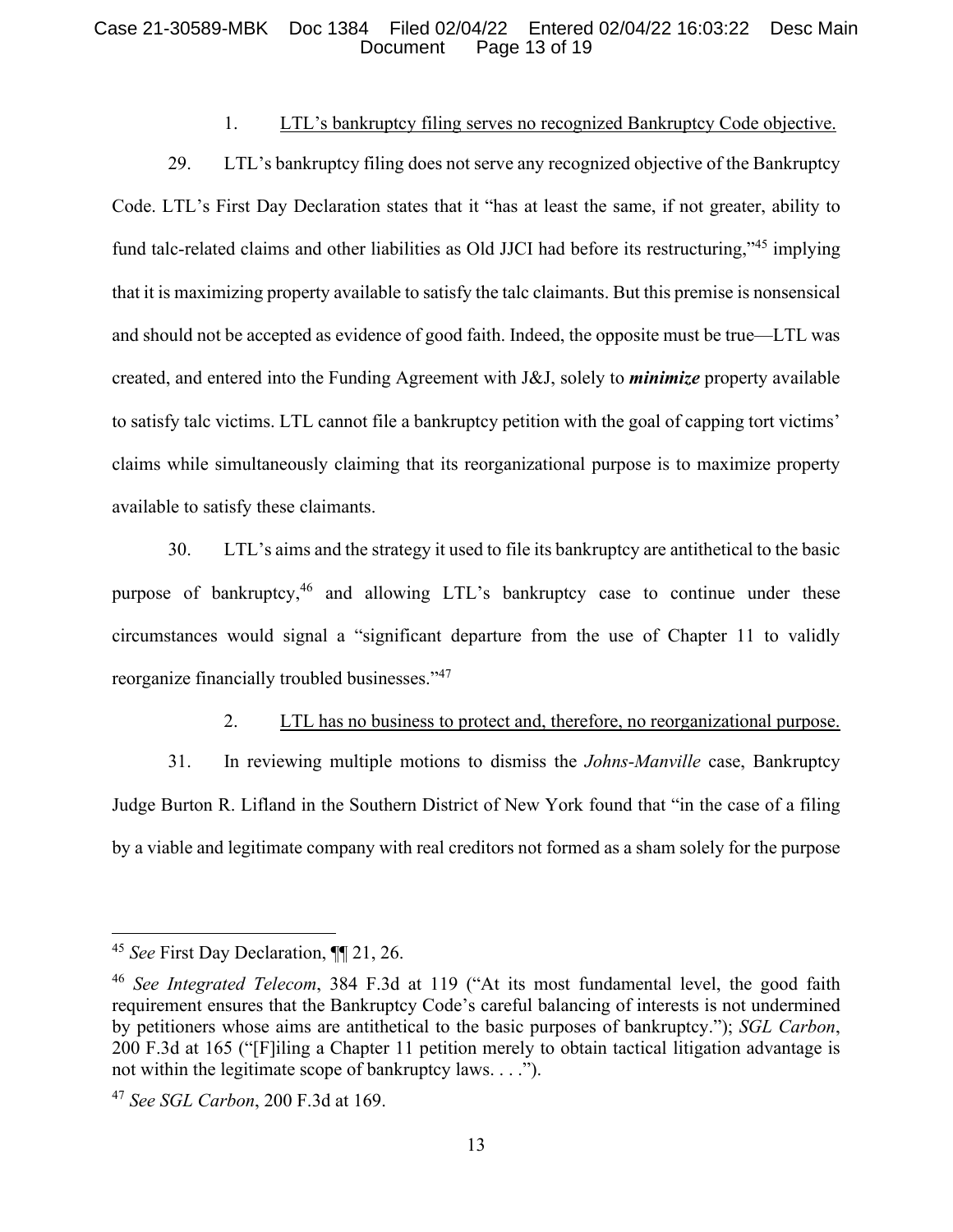#### Case 21-30589-MBK Doc 1384 Filed 02/04/22 Entered 02/04/22 16:03:22 Desc Main Document Page 14 of 19

of filing, the burden of establishing the company's 'good faith' should be tested where Congress placed it: for emergence out of Chapter 11 pursuant to Section 1129."<sup>48</sup>

32. Even as the *Johns-Manville* court "express[ed] doubt that § 1112(b) impose[d] a good-faith requirement in all Chapter 11 cases,"<sup>49</sup> Judge Lifland recognized that a filing by a company "formed as a sham solely for the purpose of filing" would, at the very least, raise questions as to whether that filing was in good faith.<sup>50</sup>

33. Here, LTL is a sham debtor with no reorganizational purpose because (i) it has no business; and (ii) there is no value to LTL's assets that was threatened outside of bankruptcy but that could be preserved or maximized under Chapter 11. LTL has confirmed that its overriding objective is to settle the talc claims against J&J.<sup>51</sup> Even setting aside that settling third party claims against a non-debtor, on its own, is not a recognized reorganizational purpose,<sup>52</sup> this objective can be accomplished outside of Chapter 11. In other words, LTL does not need Chapter 11 to settle the talc claims—it can settle them through counsel, on a case-by-case basis, the way that most litigations settle.<sup>53</sup> And, as more fully discussed below, if LTL's only purpose in filing its petition

<sup>48</sup> *See In re Johns-Manville*, 36 B.R. 727, 737 (Bankr. S.D.N.Y. 1984).

<sup>49</sup> *See SGL Carbon*, 200 F.3d at 168 (citing *Johns-Manville*, 36 B.R. at 737).

<sup>50</sup> *Johns-Manville*, 36 B.R. at 737.

<sup>51</sup> *See* First Day Declaration, ¶ 59 ("The Debtor's goal in this case is to negotiate, obtain approval of, and ultimately consummate a plan of reorganization that would, among other things, (a) establish and fund a trust to resolve and pay current and future talc-related claims and (b) provide for the issuance of an injunction that will permanently protect the Debtor, its affiliates and certain other parties from further talc-related claims arising from products manufactured and/or sold by Old JJCI, or for which Old JJCI may otherwise have had legal responsibility, pursuant to sections  $105(a)$  and/or  $524(g)$  of the Bankruptcy Code.").

<sup>52</sup> *See, e.g., Davis Heritage* 443 B.R. at 462 ("Chapter 11 was not designed for the purpose of protecting assets and interests of non-debtor parties under the guise of a legitimate plan of reorganization.").

<sup>53</sup> *See Integrated Telecom*, 384 F.3d at 126-27 (finding that even though the sale of certain assets during the bankruptcy realized an additional \$1 million beyond the sale that the debtor had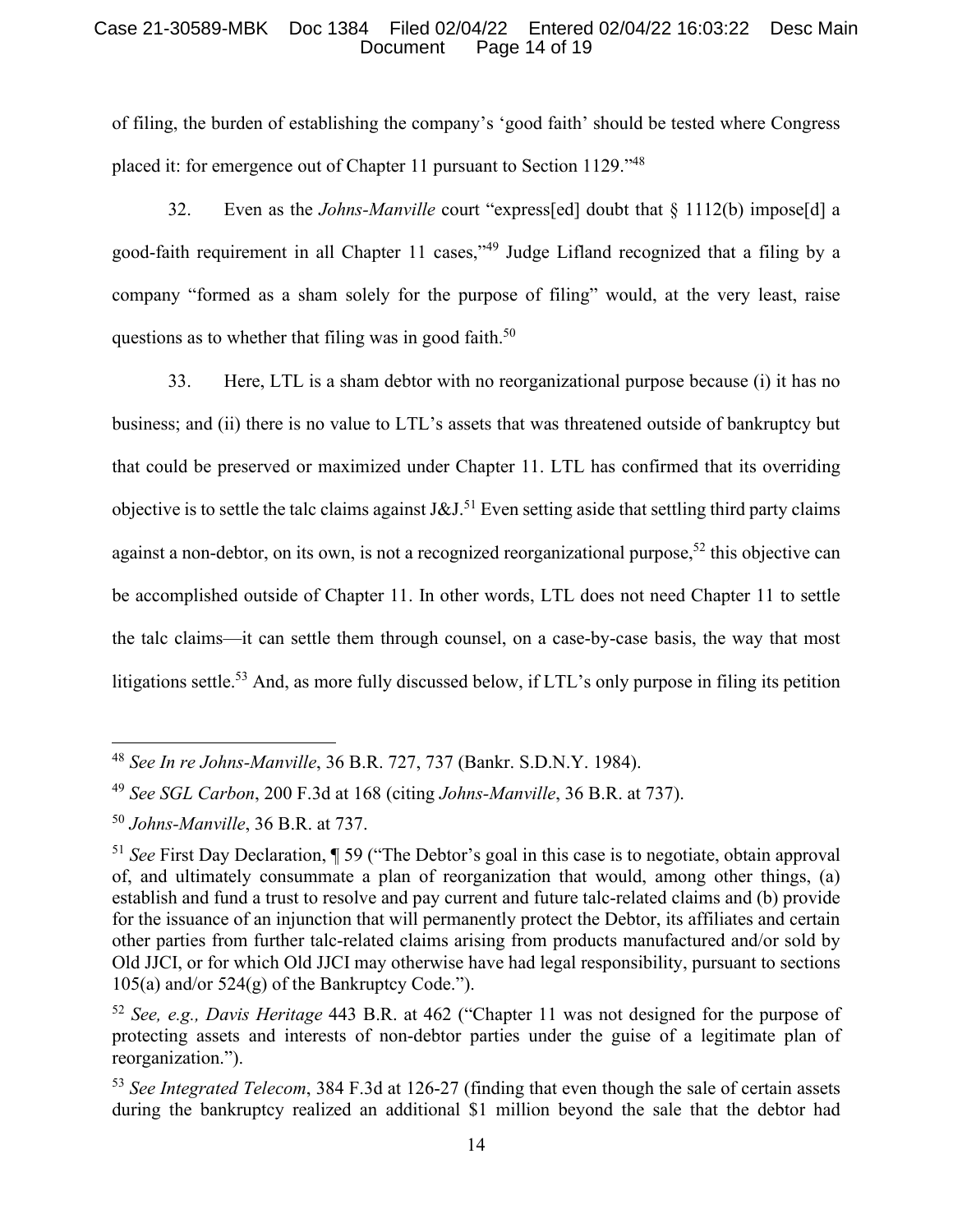#### Case 21-30589-MBK Doc 1384 Filed 02/04/22 Entered 02/04/22 16:03:22 Desc Main Document Page 15 of 19

was to gain an advantage with respect to settling this litigation, such a purpose would be indicative of bad faith.

34. LTL was created solely to protect J&J by (i) taking on all of the talc claims, along with minimal assets, and (ii) filing a bankruptcy petition to obtain a channeling injunction and nondebtor third party releases for  $J&J's$  benefit.<sup>54</sup>

35. Neither LTL nor its creditors benefit from this bankruptcy filing. The only entity benefitting from this filing is J&J, a financially healthy non-debtor that manufactured LTL solely to reap the benefits of Chapter 11. J&J should not be rewarded for this abusive behavior. Manufacturing a financially unhealthy debtor for the sole purpose of using the power of Chapter 11 to protect a solvent non-debtor cannot be a valid reorganizational purpose.

# 3. LTL's petition was filed solely to gain a tactical advantage with respect to talc litigation.

36. LTL has all but admitted that it filed its petition solely to aid in J&J's settlement of talc litigation, which the Third Circuit has made clear is not within the legitimate scope of bankruptcy law.

negotiated prior to filing its petition, that fact "hardly justifie[d] invocation of Chapter 11" because the debtor "did not need Chapter 11 to discover that a more open and competitive auction might increase the price obtained for its assets").

 $54$  The strategy of this case—namely, filing bankruptcy for LTL solely to protect non-debtor J&J rests on jurisdictional principles and arguments about substantive bankruptcy law that the Third Circuit rejected over fifteen years ago. *See In re Combustion Engineering*, 391 F.3d 190, 234 (3d Cir. 2004) (vacating a section 105(a) injunction "[b]ecause the injunctive action on independent non-derivate claims against non-debtor third parties ... would violate §  $524(g)(4)(A)$ , would improperly extend bankruptcy relief to non-debtors, and would jeopardize the interests of future [non-debtor] claimants").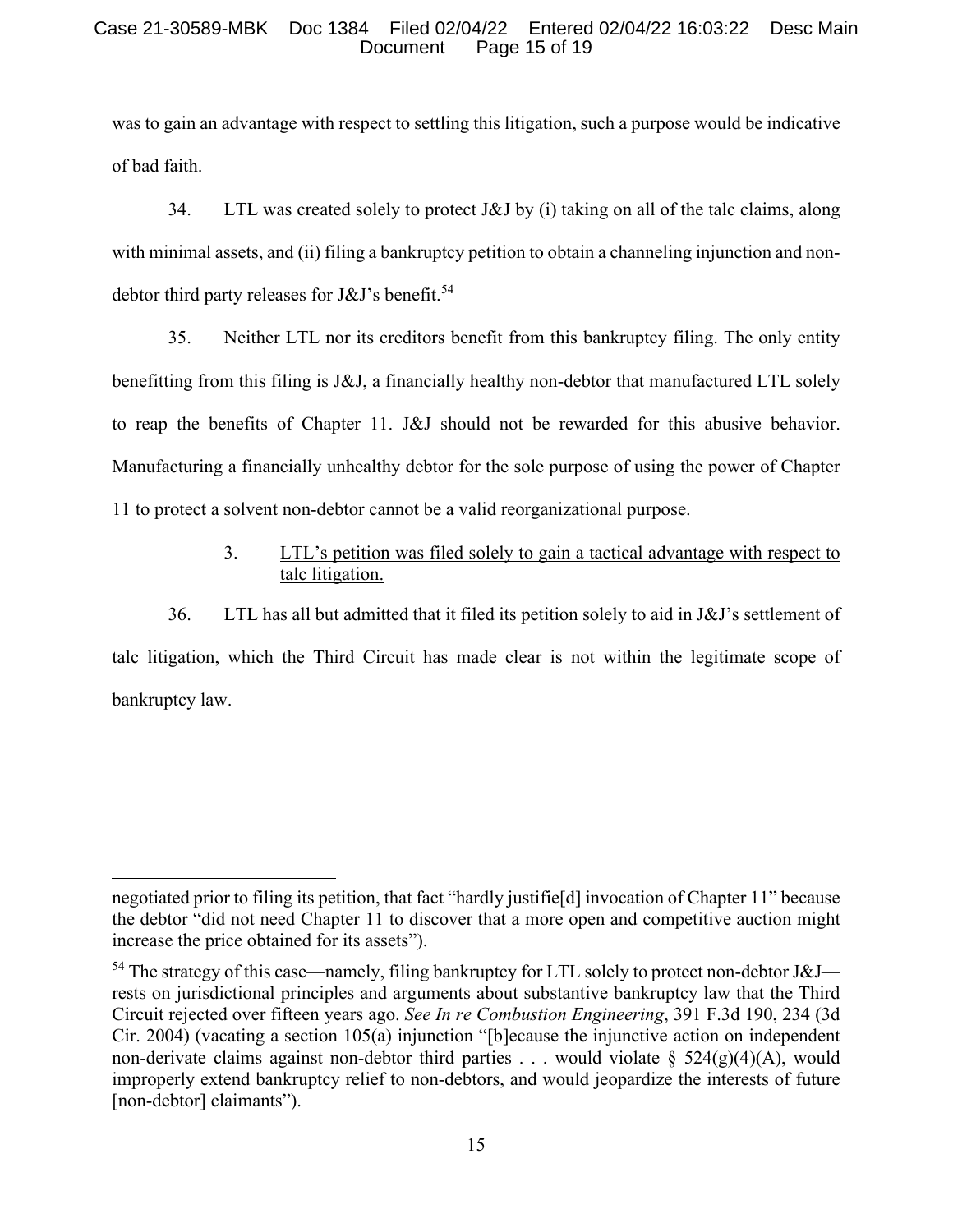### Case 21-30589-MBK Doc 1384 Filed 02/04/22 Entered 02/04/22 16:03:22 Desc Main Document Page 16 of 19

37. "[B]ecause filing a Chapter 11 petition merely to obtain tactical litigation advantage is not within the legitimate scope of bankruptcy laws, . . . courts have typically dismissed Chapter 11 petitions under these circumstances as well."<sup>55</sup>

38. The First Day Declaration admits that LTL's only goal is to consummate a plan of reorganization that would "establish and fund a trust to resolve and pay current and future talcrelated claims" and to provide for the issuance of an injunction for the Debtor, its affiliates, and certain other parties from talc claims.<sup>56</sup>

39. Further, "[w]here the timing of the filing of a Chapter 11 petition is such that there can be no doubt that the primary, if not sole, purpose of the filing was a litigation tactic, the petition may be dismissed as not being in good faith."<sup>57</sup> For example, in *In re 15375 Memorial Corp. v. Bepco, L.P.*, the Court found that given a mix of facts and "the Debtors' sudden decision to file for bankruptcy despite their having been dormant and without employees or offices for several years," the Court "[could not] escape the conclusion that the filings were a litigation tactic."<sup>58</sup>

40. Here, too, the Court cannot ignore the timing and circumstances surrounding LTL's

filing, which point to the inescapable conclusion that the filing was a litigation tactic.

 March 2020: "J&J assure[s] the *Imerys* court that 'J&J, of course, has the financial wherewithal to defend these claims and satisfy any successful talc claim in full."<sup>59</sup>

<sup>55</sup> *SGL Carbon*, 200 F.3d at 165 (internal citation omitted); *see also Integrated Telecom*, 384 F.3d at 120 (quoting *SGL Carbon*, 200 F.3d at 165); *see also Furness v. Lilienfield*, 35 B.R. 1006, 1013 (D. Md. 1983) ("The Bankruptcy provisions are intended to benefit those in genuine financial distress. They are not intended to be used as a mechanism to orchestrate pending litigation.") (cited by *SGL Carbon*, 200 F.3d at 165).

<sup>56</sup> *See* First Day Declaration, ¶ 59.

<sup>57</sup> *In re 15375 Memorial Corp. v. Bepco, L.P.*, 589 F.3d 605, 625-26 (3d Cir. 2009) (citing *SGL Carbon*, 200 F.3d at 165).

<sup>58</sup> *Id*. at 625-26.

<sup>59</sup> Motion to Dismiss, ¶ 38 (citing *In re Imerys Talc America, Inc. et al.*, Case No. 19-10289 (Bankr D. Del. Mar, 20, 2020) (LSS), *Johnson & Johnson's Motion Pursuant to 11 U.S.C. § 362(d)(1), Fed. R. Bankr. P. 4001, and Local Bankruptcy Rules 4001-1 for Entry of Order Modifying the*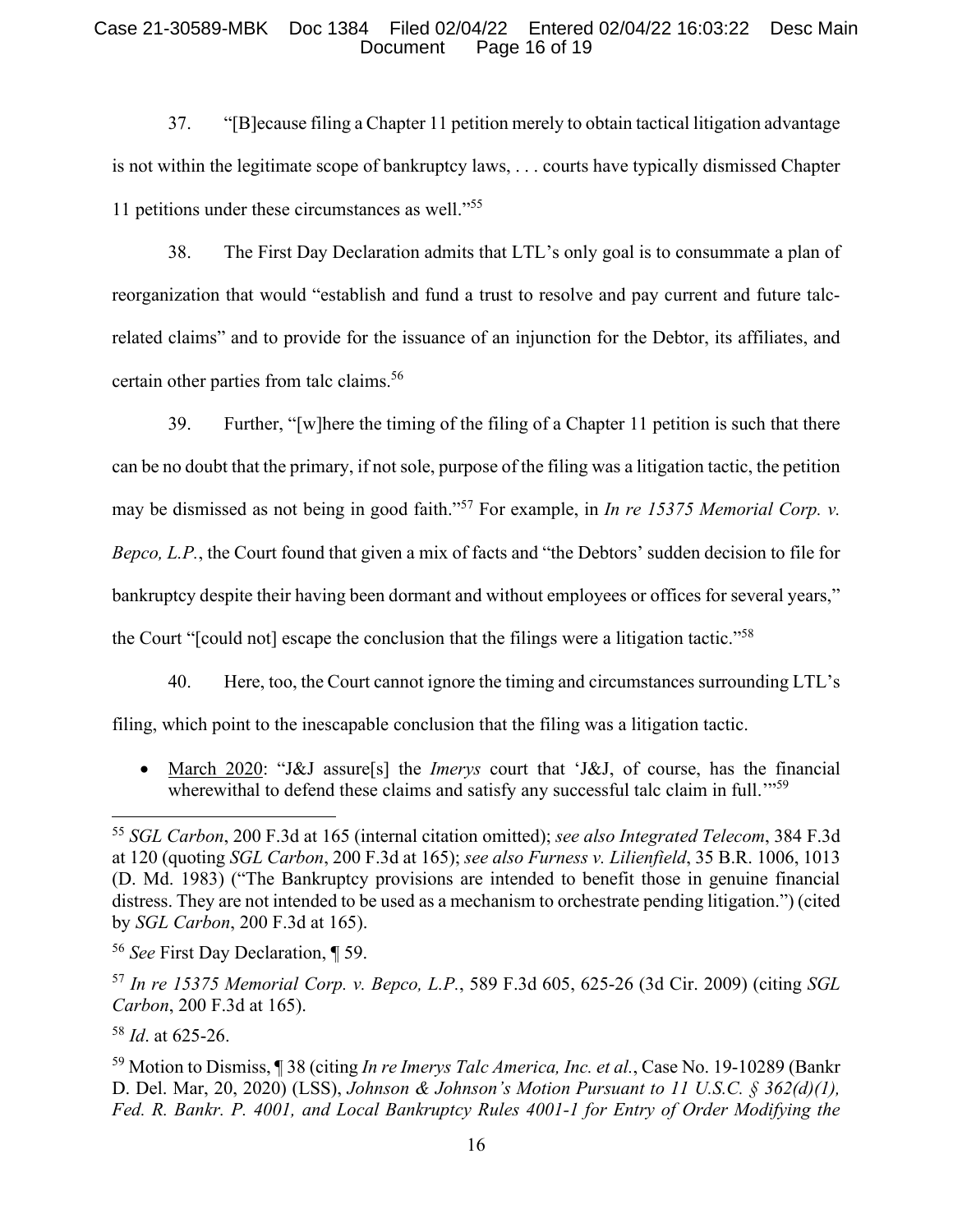## Case 21-30589-MBK Doc 1384 Filed 02/04/22 Entered 02/04/22 16:03:22 Desc Main Document Page 17 of 19

- June 2021: The Supreme Court denies a petition for certiorari of a decision awarding \$500 million in actual damages against Old JJCI, \$125 million against J&J jointly and severally with Old JJCI, \$900 million in punitive damages against Old JJCI, and \$715,909,091 in punitive damages against J&J. $60$
- July 2021: Reuters reports that J&J is "exploring a plan to offload liabilities from widespread Baby Powder litigation into a newly created business that would then seek bankruptcy protection  $\dots$ ."<sup>61</sup>
- October 2021: LTL is formed<sup>62</sup> and days later, LTL's bankruptcy petition is filed.<sup>63</sup>
	- 41. The timing of this filing, together with the circumstances of LTL's formation, make

clear that LTL's bankruptcy petition was filed as a litigation tactic.

42. While there is precedent for filing a bankruptcy petition to resolve existing and

future litigation claims when a debtor is financially troubled, there is no precedent for *creating* a

financially troubled entity to file a bankruptcy petition solely to resolve litigation for the benefit

of a non-debtor.

## **III. This Court should not create precedent for other courts to entertain such a blatant abuse of the Bankruptcy Code.**

43. This case is a flagrant attempt by J&J to abuse benefits granted to legitimate debtors

by the Bankruptcy Code while evading its rules and requirements. Bankruptcy courts are courts of equity, and debtors who seek shelter under the Bankruptcy Code must act in conformity with the Code's underlying principles.<sup>64</sup> Accordingly, and especially because other entities have already

*Automatic Stay to Permit J&J to Send Notice Assuming Defense of Certain Talc Claims and Implement Talc Litigation Protocol* [Dkt. No. 1567], ¶¶ 4, 41, 45.).

<sup>60</sup> *See Ingham v. Johnson & Johnson*, 608 S.W.3d 664, 724-25 (Mo. App. E.D. 2020).

<sup>61</sup> Reuters, *EXCLUSIVE: J&J exploring putting talc liabilities into bankruptcy*, available at https://www.reuters.com/business/healthcare-pharmaceuticals/exclusive-jj-exploring-puttingtalc-liabilities-into-bankruptcy-sources-2021-07-18/.

 $62$  First Day Declaration,  $\P$  23.

 $63$  First Day Declaration,  $\P$  5.

<sup>64</sup> *See SGL Carbon*, 200 F.3d at 161.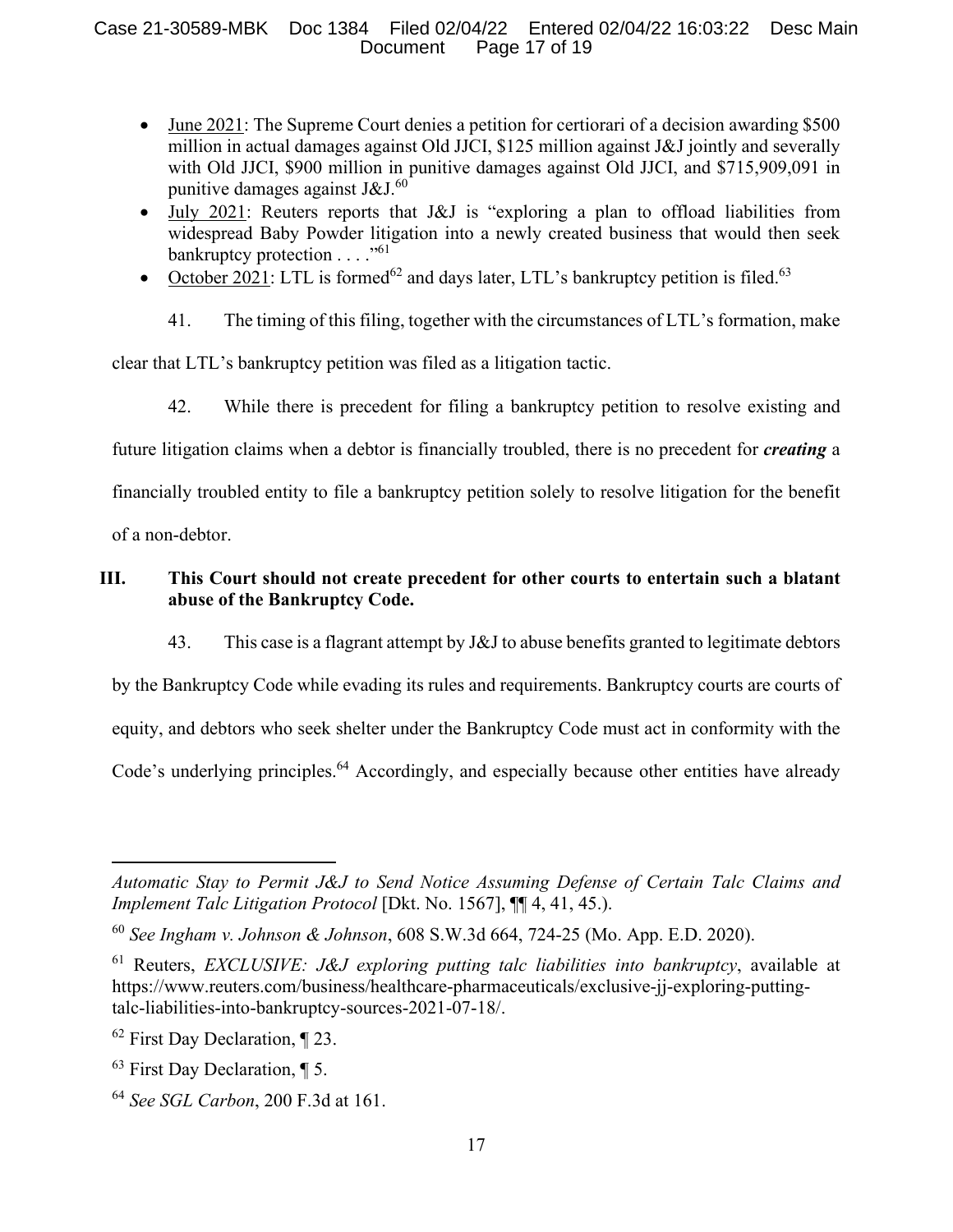#### Case 21-30589-MBK Doc 1384 Filed 02/04/22 Entered 02/04/22 16:03:22 Desc Main Document Page 18 of 19

used this inappropriate strategy to take advantage of the Bankruptcy Code, the Court should not rubberstamp J&J's bad faith attempt to outmaneuver the good faith standard.<sup>65</sup>

44. In *In re Patriot Coal Corp.*, a debtor created two new entities and incorporated them in New York weeks prior to the petition date, which resulted in 96 affiliates across the country filing for bankruptcy in the Southern District of New York.<sup>66</sup>

45. The Court noted that the debtors did not act in bad faith in filing in the Southern District of New York, but did not allow their venue choice to stand because "to do so would elevate form over substance in [a] way that would be an affront to the purpose of the bankruptcy venue statute and the integrity of the bankruptcy system."<sup>67</sup> The Court further found:

> Whether one characterizes the creation of venue as exploiting a loophole or as simply not fair, one thing is clear: *it is not the thing which the statute intended*. While the Court agrees, at least as a general matter, with the Debtors' observation that it is the province of Congress and not the courts to close loopholes in legislation, *nothing in our jurisprudence requires the Court to condone every strategy devised by clever lawyers to outsmart statutory purpose and language*, even where, as here, they do so with the best of intentions. To do so here would violate Judge Friendly's oft-quoted maxim that '*[t]he conduct of bankruptcy cases not only should be right but must seem right.*' 68

46. Here, too, the strategy undertaken by LTL is nothing more than an attempt to

outsmart the purpose of the Bankruptcy Code and clear language in both the Code and case law.

 $65$  Improperly filed cases, such as the one before the Court, are not only improper as to that organization's creditors. These cases threaten to undermine the legitimacy of the bankruptcy system entirely. *See, e.g.,* David Skeel, The populist backlash in Chapter 11, Jan. 12, 2022, available at https://www.brookings.edu/research/the-populist-backlash-in-chapter-11/.

<sup>66</sup> 482 B.R. 718, 726-28 (Bankr. S.D.N.Y. 2012).

<sup>67</sup> *Patriot Coal*, 482 B.R. at 743-44.

<sup>68</sup> *Id*. at 745 (emphasis added) (citing *In re Ira Haupt & Co.*, 361 F.2d 164, 168 (2d Cir. 1966)).